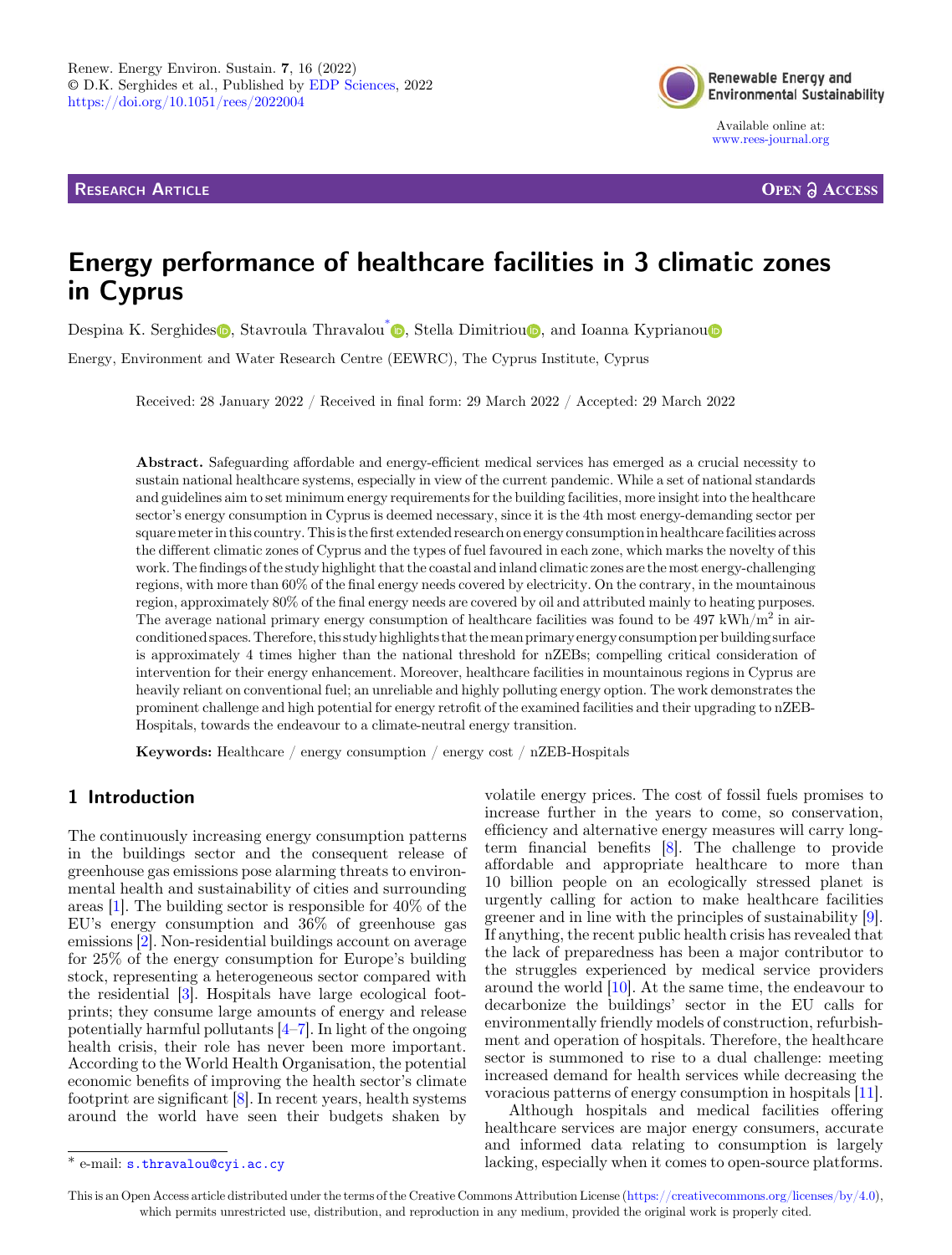For this reason, studies are primarily presenting case studies with a national focus. For instance, one of the early investigations of energy consumption in medical buildings comes from Australia, where three institutions were examined and main drivers of energy consumption were identified [[12](#page-6-0)]. Petrovic et al. conducted an extensive overview of the literature regarding energy consumption of hospitals in Europe and compared them with respective onsite data recorded in Serbia [\[13](#page-6-0)]. According to the study, the mean energy consumption in European hospitals ranges between 290 kW/m<sup>2</sup> (in Sweden and Belgium) and 555 kW/ $m^2$  (in the Netherlands) [[13\]](#page-6-0).

Subsequent research focused on assessing the energy performance of existing healthcare facilities and benchmarking, something which allows for comparisons among case studies in national and international contexts [[14,15](#page-6-0)]. For instance, Li et al. (2021), employed three benchmarking modelling methods to analyse information on energy consumption and building features for a number of public hospitals in Shanghai; an approach suggested in cases of scarce data [\[16\]](#page-6-0). Studies where data was readily available also have dealt with benchmarking following different methodologies; for instance, an Italian case study used energy audit information and national standards to define indicators applicable to the private healthcare sector of Italy [\[17](#page-7-0)].

A recent review study highlighted the importance of thermal comfort both in patient recuperation and in energy-efficient management of resources in hospital buildings [\[18\]](#page-7-0). Furthermore, Fotovatfard and Heravi (2021) developed a number of key performance indicators and determined that energy savings, improved functionality and reduced maintenance costs are interlinked, with some of the most prominent factors being the replacement of old appliances and preventative maintenance [\[19\]](#page-7-0). The overall potential for reducing the energy footprint of the healthcare sector is further highlighted through a number of cases around the world that succeeded reducing the energy consumption of hospitals by installing solar water heaters and solar lighting to illuminate hospital grounds [\[8](#page-6-0)]. Moreover, the role of energy services in hospitals is addressed in Prasad et al. (2022), who compared the environmental footprint of different units of a single facility using lifecycle analysis. Their results reveal that emissions produced both in low- and high-intensity in-patient care are largely owed to energy consumption, indicating that decarbonisation of hospital energy sources should be prioritised [[20\]](#page-7-0).

Finally, in terms of examining the energy performance of buildings in specific climatic conditions, William et al. (2020) presented retrofitting strategies that consider the hot and humid climate of Alexandria, Egypt, and Cyganska et al. (2021) assessed the effects of different climatic zones on the electrical and thermal energy costs [\[21,22\]](#page-7-0). The former adopted a simulation approach while the latter used financial and resource information and found that facilities in warmer climates are characterised by higher energy consumption. Dimoudi et al. (2022) also examined the energy consumption of hospitals in Greece according to climatic characteristics of the region. In their study, energy consumption in northern areas of Greece (where climate is cooler) is higher than the rest of the country and attributed to elevated heating needs [[23](#page-7-0)].

Concluding the state of the art analysis, an arsenal of different studies has been presented to showcase that healthcare facilities are a major energy drain, in international and national contexts. Attention is therefore drawn on the pressing need to study energy consumption patterns in such complex buildings, in order to identify best practices proficient capable of reducing their environmental footprint and achieving the untapped energy savings potential hospitals have. The main objective of this research is bridging the knowledge gap on the energy consumption patterns of healthcare facilities in different climatic conditions, focusing on the island of Cyprus, in the Eastern Mediterranean Region.

#### 1.1 The healthcare sector in the case of Cyprus

In Cyprus, the vast majority of the national building stock was built prior to 2007, before the first normative energy requirements were established, making this sector a major energy consumer and greenhouse gas emitter [\[24](#page-7-0),[25\]](#page-7-0). The health provision sector is amongst the highest consumers in terms of total energy demand and energy demand per square meter; therefore, holding a great potential for energy savings [\[26\]](#page-7-0). A recent study investigated 83 public and private hospitals and health centres of an average area of  $17,354 \text{ m}^2$  and estimated that the average national final energy consumption of healthcare facilities in Cyprus is  $386.30 \text{ kWh/m}^2$ , while the average final energy consump-tion of public hospitals rises to 509 kWh/m<sup>2</sup> [\[26](#page-7-0)]. This indicates the great potential of energy savings that lays within the public and private healthcare sector. Both in public and private hospitals, primary energy consumption can be reduced significantly if a nearly zero Energy refurbishment is implemented [\[27](#page-7-0)].

The healthcare system in Cyprus has been state-funded since 1957, when the island was a British colony, and propositions for universal health care under a General Health System (GHS) have been underway since 1992. These were only materialised in 2019, almost three decades later and as from the beginning of 2021, the GHS in Cyprus has not been fully realised. It is therefore evident that citizens have been relying on private healthcare services and facilities, making the private sector equally significant as public amenities. Public health services are offered by 6 general hospitals, 3 specialized centres, 2 rural hospitals and 39 health centres, as well as many sub-centres for the provision of primary health care services [[28\]](#page-7-0). Services are also offered privately through 74 hospitals, polyclinics and diagnostic centres, all profit organisations.

This work presents energy data from the current state of 28 hospitals (public and private) and health centres in different climatic zones in Cyprus, analysing energy consumption trends under different climatic conditions and for different types of facilities. Meteorological regional characteristics, geography, ground morphology, as well as altitude and distance from the sea, determine climatic variations in Cyprus. These parameters therefore affect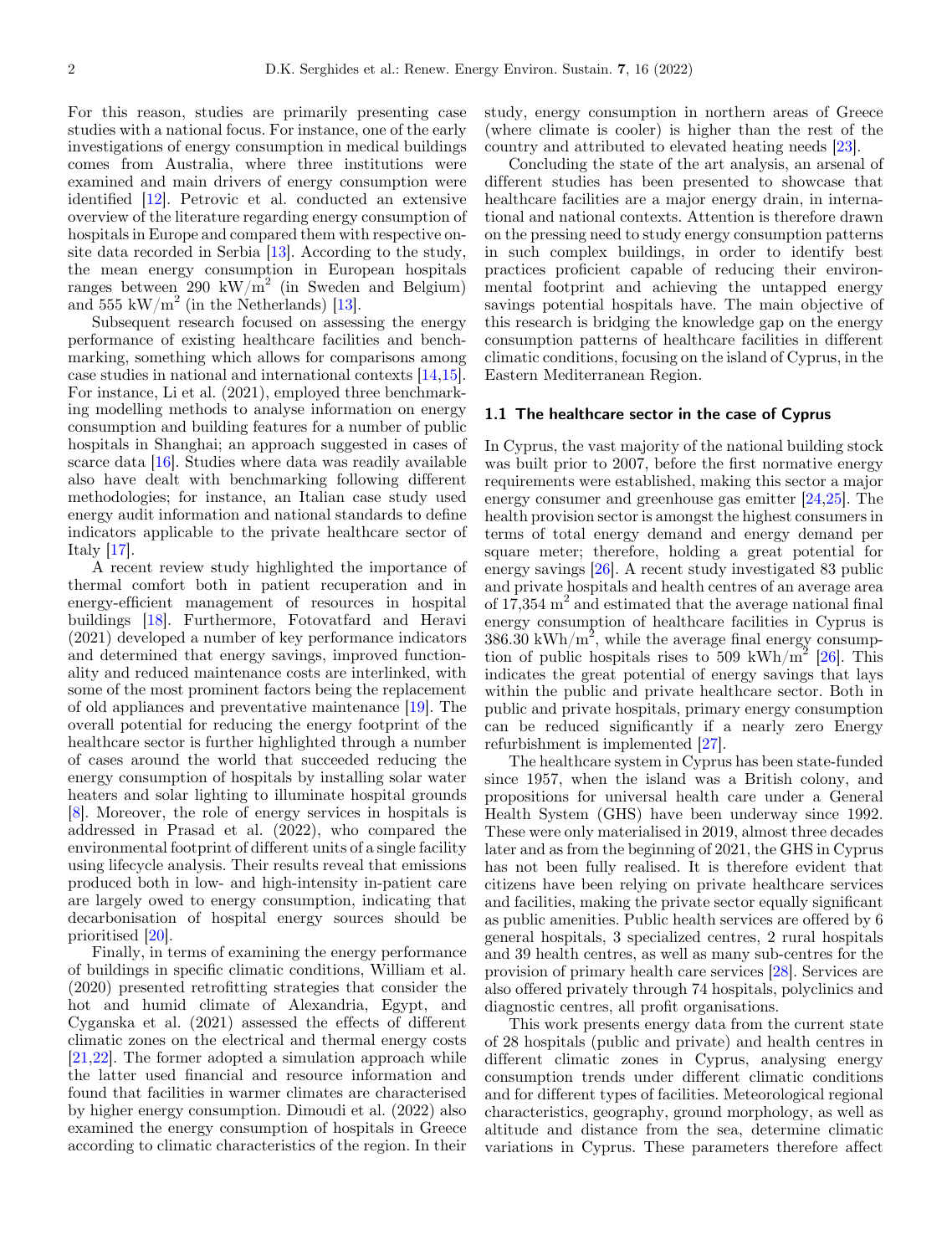<span id="page-2-0"></span>outdoor ambient temperature and humidity conditions and consequently, energy consumption of buildings. Four climatic zones are distinguished; i.e. Coastal (CZ1), Inland  $(CZ2)$ , Semi-Mountainous – elevation  $\lt 600$  m  $(CZ3)$  and Mountainous – elevation  $>600$  m (CZ4) [\[29](#page-7-0)]. Buildings in mountainous regions were found to have generally three times higher heating demand and seven times lower cooling demand than other zones [\[30\]](#page-7-0). Moreover, the high humidity levels in coastal areas of Cyprus demand strategies of mechanical ventilation (air conditioning) to improve thermal comfort conditions [[29\]](#page-7-0).

In order to effectively plan and implement an environmentally responsive and energy-efficient strategy, a thorough understanding and mapping of the current energy consumption of the existing healthcare building stock should be performed; a gap which is partially filled by this work in the case of Cyprus. The focus is mainly on the total final and primary energy consumption per surface area and/or heated area and the type of energy fuel. The subsequent section presents the detailed methodology adopted to carry out this investigation, and it is followed by results and discussion, ultimately concluding on the prospects of energy refurbishments in healthcare facilities in Cyprus.

## 2 Methodology

### 2.1 The case study area

Cyprus is located at the Eastern Mediterranean Sea and can be characterised by three climatic zones, as presented in Figure 1. The average daily minimum and maximum temperatures of representative regions for each climatic zone can be observed in [Table 1](#page-3-0). Here, the distinction of zones albeit the island's small scale becomes clear, since the mountain region can be significantly cooler, up to 11°C in winter and 10°C in summer. As a result, it is expected that buildings located in mountainous settings have higher heating energy demands in winter and lower cooling demands in summer.

#### 2.2 Selection criteria and performance indicators

A representative sample of 28 public and private healthcare facilities was selected across 3 healthcare districts: (a) Nicosia, (b) Larnaca and Famagusta, (c) Limassol and Paphos, located in different climatic zones (Fig. 1). The selection criteria of the facilities were based on the climate characteristics of the location, the size of the facility (in order to assure representation of large, medium and small-size facilities), the type of the facility (Hospital or Health Centre), as well as the management authority of the facility (publicly or privately owned). More specifically, for the purposes of this study, the selected healthcare facilities are the following:

- GH General Hospitals: Publicly owned hospitals that offer a variety of specialisations, as well as inpatient care, located in urban areas.
- RH Rural Hospitals: Publicly owned hospitals that offer a variety of specialisations for inpatient and outpatient care and are located in rural areas. RHs are usually smaller in size than GHs.



Fig. 1. Map representing the three healthcare districts of Cyprus and the climatic zones of Cyprus.

- HC Health Centres: Publicly owned community healthcare facility that offer outpatient services. HCs serve remote communities and areas in the outskirts of urban centres.
- PH Private Hospitals: Privately owned hospitals that offer a variety of specialisations and are located in urban areas. They are divided into General PHs and Specialised PHs.

A set of generic and energy-related data were collected in collaboration with the State Health Services Organization (SHSO), the Cypriot Association of Private Hospitals, the Electricity Authority of Cyprus (EAC) and each institution's administrative staff. The generic data concerned information such as: the total and airconditioned surface area, year of construction, operation schedule and number of patients and staff. The retrieved energy data concerned the monthly energy consumption and energy cost for two years (2018 and 2019).

The energy data analysis is focused on the total and primary energy consumption per surface area  $(kWh/m^2)$ . The study assesses conventional fuel types, such as electricity, liquid petroleum gas (LPG) and oil, while the incorporation of RES was not considered. The healthcare facilities' consumption is further discussed by size and the services provided. As there is only one selected case located in the Semi-mountainous zone (CZ3) at a location very close to the inlands (CZ2) where the climatic differentiations between the two zones are nominal [\(Tab. 1](#page-3-0)), those two zones are merged and discussed together for the purposes of the overview characteristics but discerned in the energy consumption overview and the comparative analysis.

The limitations of the study concern the availability of data, especially as far as the public health institutes are concerned, as no record of the energy bills was held by the State Health Services organization (SHSO). Additional parameters that were impeding the collection of data across facilities were the lack of a central management reference point for the HVAC installations and the lack of a database with architectural documentation containing data on the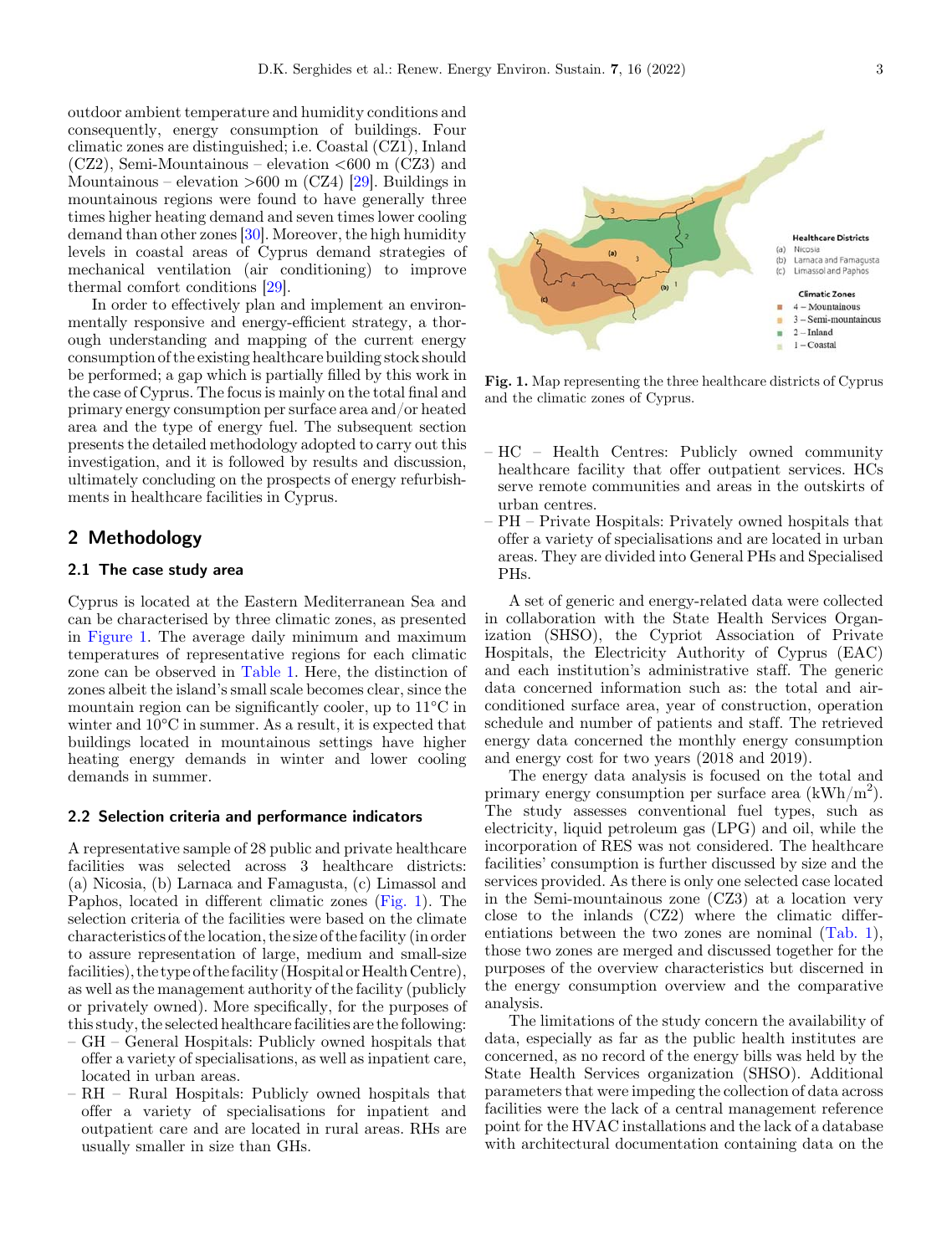building surface area and layout, construction materials and year of construction (especially in the cases of small and medium-size health centres in suburban areas). Actions are being taken by SHSO in the direction of data collection and availability.

## 3 Results

#### 3.1 Overview of the buildings' characteristics

Among the 28 healthcare facilities under study, 12 are located in the coastal zone (CZ1), 11 in the inland zone (CZ2), 1 in the semi-mountainous zone (CZ3) and 4 in the mountainous zone (CZ4). Approximately half of the sample regards public facilities, i.e., 7 General Hospitals (GHs) and 6 Health Centres (HCs); while 15 Private Hospitals (PHs) were also selected (specifically, 4 Specialized and 11 General PHs). Despite the fact that the number of private facilities outweighs the public ones, the total building surface area  $(m^2)$  of the private facilities  $(53,224 \text{ m}^2)$  is less than a third of the corresponding surface area of the public facilities  $(193,175 \text{ m}^2)$ , due to the large size of public GHs.

From the facilities under study, the average size of a public General Hospital is around  $36,000 \text{ m}^2$ , Rural Hospitals are approximately 4200 m<sup>2</sup> and Health Centres 740 m2 . Regarding the private sector, sizes of surface area ranges from 360 to 9400 m<sup>2</sup>, averaging 3684 m<sup>2</sup>. As most of the population is located along the coast, the coastal zone CZ1, gathers the majority of the healthcare facilities. The inland region, i.e., CZ2, where the capital of the island is located, is the second most populated region.

As observed in [Figure 2,](#page-4-0) the building surface area of the selected facilities in CZ2 is the largest, which is associated with the size of the hospitals in the particular climatic zone. Specifically, the General Hospital of Nicosia alone covers approximately  $90,000 \text{ m}^2$  of spaces, whereas CZ 4 comprises of a few small-scale Health Centres and a Rural Hospital.

#### 3.2 Energy consumption

## 3.2.1 Overview of national final and primary energy consumption

According to the energy data of the selected healthcare facilities in each climatic zone, assessments for each energy type (electricity, oil) were retrieved. Specifically, oil and electricity are used in all climatic zones. In the coastal and the jointly studied inland and semi mountainous regions, the principal energy fuel used is electricity. In mountainous (CZ4) the main source of energy is oil. Specifically, 64% of the final energy needs in coastal (CZ1) are covered by electricity and 36% by oil. The corresponding values in CZ2 & CZ3 are 62% of electricity and 38% for oil. Respectively, in CZ4 only 21% of the energy needs are covered by electricity and the remaining 79% by oil ([Fig. 3\)](#page-4-0). It is worth noting that although the inland (CZ2) and the semi-mountainous zones (CZ3) are jointly presented in [Figure 3,](#page-2-0) the energy consumption per energy use corresponds primarily to the inland zone (CZ2), which accounts for 11 case studies, as opposed to the single semi-mountainous

Table 1. Minimum and maximum temperatures for the three climatic zones. Source: adapted from [[29\]](#page-7-0). Table 1. Minimum and maximum temperatures for the three climatic zones. Source: adapted from [29]

<span id="page-3-0"></span>

| Zone                                    | Temp                                   | Jan             | Feb               | Mar                                        | $\rm Apr$                                  | Max                                          | Jum | $\Xi$                                    | Aug                           | $\frac{d}{dS}$ | Öct                                 | $\rm Nov$                                  | Dec                                                        |
|-----------------------------------------|----------------------------------------|-----------------|-------------------|--------------------------------------------|--------------------------------------------|----------------------------------------------|-----|------------------------------------------|-------------------------------|----------------|-------------------------------------|--------------------------------------------|------------------------------------------------------------|
| CZ1 - Coastal (Limassol)                | max<br>$Mean$ .                        | $17.6\,$        | 17.8              |                                            |                                            |                                              |     |                                          | 33.3                          | 31.3           | 28.6                                | 23.5                                       | 18.9                                                       |
|                                         | laily<br>Jean                          | 8.8             | 8.5               |                                            |                                            |                                              |     |                                          |                               |                |                                     |                                            |                                                            |
| $\operatorname{CZ2}$ - Inland (Nicosia) | $\mathrm{d} \mathrm{aily}$ .<br>Mean   |                 | $16.2$ $5.7$ $14$ | $20.1$<br>$10.4$<br>$7.8$<br>$17$          | $23.0$<br>$23.10$<br>$24.10$<br>$25.2$     |                                              |     |                                          |                               |                | $17.7$<br>$28.7$<br>$29.7$<br>$214$ | $13.5$<br>$23.5$<br>$10.7$<br>$20$         |                                                            |
|                                         | min<br>$\operatorname{tail}$ .<br>Mean | $15.5$<br>$5.4$ |                   |                                            |                                            |                                              |     |                                          |                               |                |                                     |                                            |                                                            |
| CZ3-Semi-mountainous (Lythrodontas)     | $Mean$ .                               | $\overline{14}$ |                   |                                            |                                            |                                              |     |                                          |                               |                |                                     |                                            |                                                            |
|                                         | $\dot{m}$<br>Mean                      |                 |                   |                                            |                                            |                                              |     |                                          |                               |                |                                     |                                            |                                                            |
| CZ4 - Mountainous (Prodromos)           | Mean                                   | 6.3             | 6.6               | $\begin{array}{c} 10.3 \\ 2.8 \end{array}$ | $\begin{array}{c} 15.1 \\ 6.3 \end{array}$ | 0.<br>0.0.0.4<br>0.0.0.0.0.1<br>0.0.0.0.1111 |     | 3<br>33 53 53 53 63 74<br>30 53 53 63 74 | 22.14<br>23.24<br>25.25.27.27 |                | $19.6$<br>11.3                      | $\begin{array}{c} 12.8 \\ 6.2 \end{array}$ | $10.1$<br>$17.3$<br>$7.3$<br>$15$<br>$6$<br>$8.0$<br>$2.5$ |
|                                         | Mean                                   | 7.0             | 0.3               |                                            |                                            |                                              |     |                                          |                               |                |                                     |                                            |                                                            |
|                                         |                                        |                 |                   |                                            |                                            |                                              |     |                                          |                               |                |                                     |                                            |                                                            |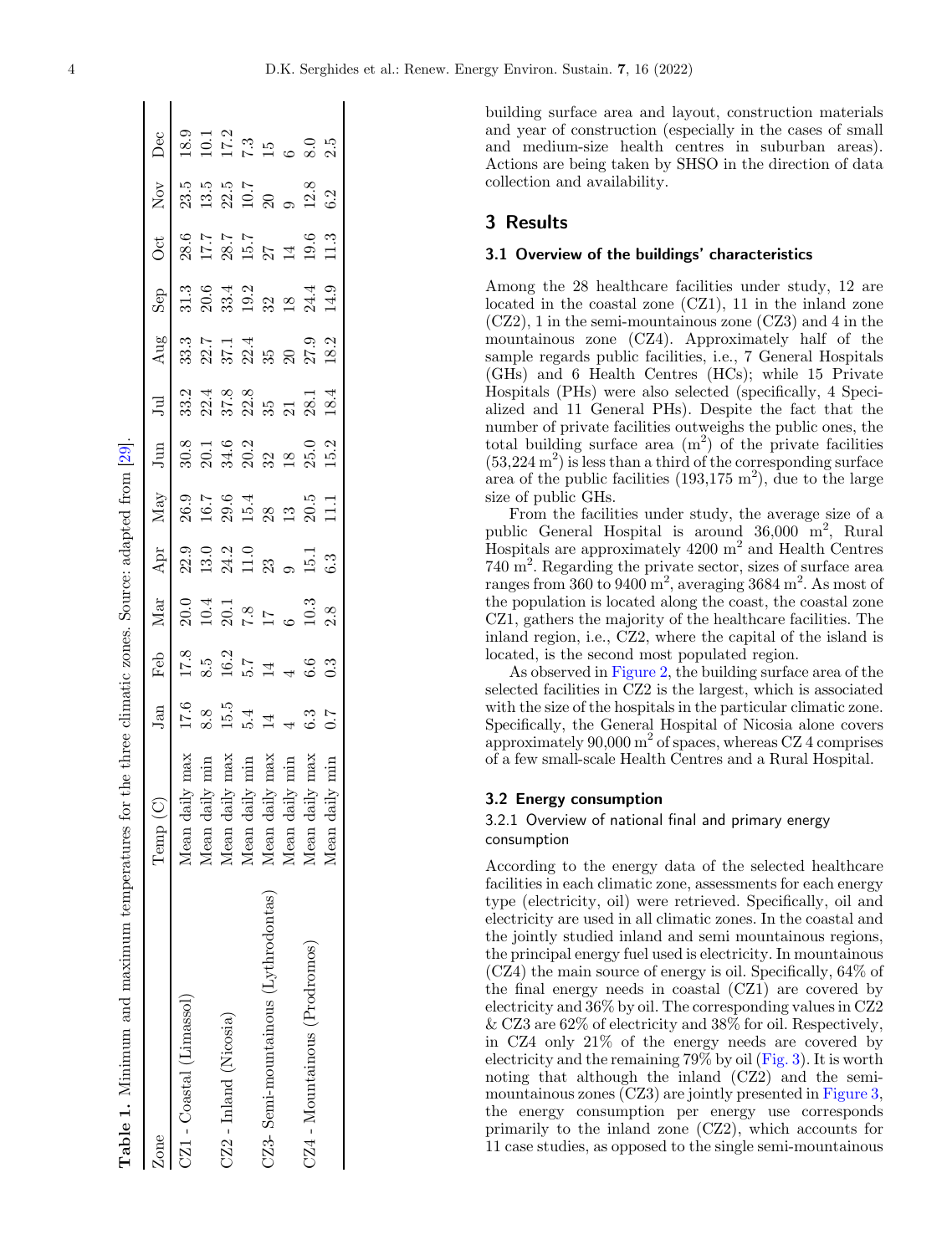Average Surface of Healthcare facilities m<sup>2</sup>/CZ

<span id="page-4-0"></span>

Fig. 2. Average building surface area of healthcare facilities under study in each climatic zone  $(m<sup>2</sup>)$ .



Fig. 3. Percentage of energy consumption per energy source in each climate zone.



Fig. 4. Primary energy consumption ( $kWh/m^2$ ) of the healthcare facilities compared with the national nZEB threshold.

case included in this study (CZ3). In fact, the collective energy data indicate that in the latter zone, oil is mainly used to cover heating requirements.

The average final energy consumption of all the investigated facilities is  $233 \text{ kWh/m}^2$  of conditioned surface area and the primary energy consumption is  $497 \text{ kWh/m}^2$ . Excluding Health Centres, which have different operating schedules, the average final energy consumption rises to  $277 \text{ kWh/m}^2$  of conditioned surfaces and the primary energy consumption to 598 kWh/m<sup>2</sup>. Considering the energy consumption data reported in previous literature [\[13](#page-6-0)[,23\]](#page-7-0), this range is close to other European countries, such as Slovenia, Spain and France.

According to the national regulation on the energy consumption thresholds for nearly zero energy buildings  $(nZEB)$ , Decree 122/2020 [\[27](#page-7-0)], non-residential buildings may consume up to 125 kWh/m<sup>2</sup>/annual primary energy (excluding any consumption related to equipment). An overview of the registered primary energy consumption of the facilities under study over the national nZEB threshold is presentedinFigure 4. As observed, the facilities that are close to this target are mainly Health Centres, which are smallscale facilities with no inpatient care and represent a small share of the total facilities in total building surface. Considering that the mean primary energy consumption of the rest of the examined facilities (mainly hospitals) is  $598 \text{ kWh/m}^2$ , which is approximately four times higher than the national threshold for nearly energy buildings, the immense energy savings potential of the healthcare sector is clearly demonstrated here.

## 3.2.2 Comparative analysis 3.2.2.1 Type of facility

[Figure 5](#page-5-0) presents a comparative analysis of Private Hospitals (PHs) and Health Centres (HCs), with similar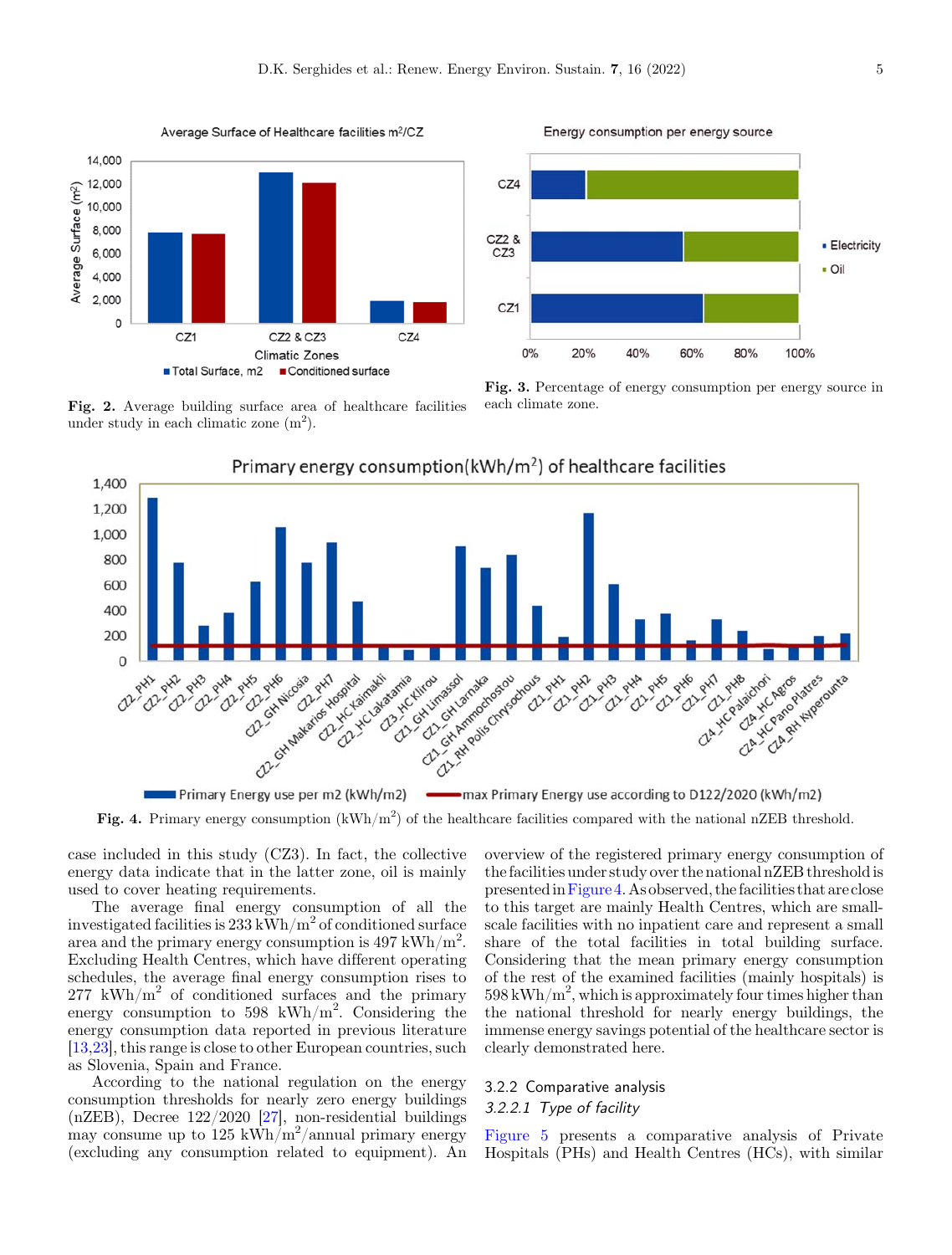<span id="page-5-0"></span>

Primary energy consumption of small scale healthcare facilities

Fig. 5. Primary energy consumption of small-scale healthcare facilities.



Total primary energy consumption (kWh/m2) • No of beds

Fig. 6. Primary energy consumption of hospitals related to size and number of beds in CZ1.



Fig. 7. Primary energy consumption  $(kWh/m^2)$  in Health Centres located in different climate zones.

building surface area, located in CZ2 and CZ3. The PHs and the HCs offer different services, as well as operation schedule (PHs work on a 24/7 basis whereas HCs operate only on weekdays for approximately 5 h). Considering the type of facility, PHs which operate throughout the day and offer services such as surgeries, kitchen and laundry in support of inpatient care, consume more than double the energy than Health Centres in the same climatic zone.

#### 3.2.2.2 Size of facility

Excluding the 6 small-scale Health Centres from the sample, the average overall energy consumption per conditioned surface area rises as the number of beds increases. Specifically, the average final energy consumption of public and private Hospitals is 277 kWh/ $m<sup>2</sup>$  of conditioned surface areas and the primary energy consumption is 598 kWh/m<sup>2</sup>. Figure 6 presents the primary energy consumption of Private Hospitals (PH) and General Hospitals (GH) in the coastal zone (CZ1). The facilities under investigation have approximately the same operation schedule (24/7) and services, yet they vary in terms of conditioned building surface area and number of beds. As it is observed and illustrated in [Figure 6](#page-2-0), the primary energy consumption per surface area is significantly larger when the number of beds exceeds 50.

#### 3.2.2.3 Climatic characteristics

A comparative analysis of selected Health Centres in different climatic zones is observed in Figure 7; representing CZ2, CZ3 and CZ4. The HCs have similar operation schedule and services, providing attendance only during the day (no provision for overnight stay).

As the altitude of the facilities' location increases, i.e., from the Inland Climatic zone (CZ2) climbing up to the Semi-Mountainous (CZ3) and to the Mountainous climatic zone (CZ4), oil consumption prevails over electricity consumption, as oil fuel is primarily used for heating purposes in the mountains. Despite climate variations, the total primary energy consumption, ranging from 96 kWh/m<sup>2</sup> (HC Palaichori) to 199 kWh/m<sup>2</sup> (HC Pano Platres) cannot be certainly linked with the climate. In the mountains winters are harsh, temperatures drop below zero and evidently energy consumption (primarily oil) for heating increases. Nevertheless, in the lowlands, both coastal and inland, summers can be extremely hot with temperatures rising to over 40°C for prolonged periods of time, demanding high energy use for cooling by means of mechanical ventilation.

## 4 Conclusions

This study has evaluated a representative sample of 28 public and private healthcare facilities across 3 healthcare districts and different climatic zones; specifically, 7 public General Hospitals, 6 public Health Centres, and 15 Private Hospitals. According to the findings, the average national final energy consumption of healthcare facilities in Cyprus is 233 kWh/ $m^2$  and the primary energy consumption rises to 497 kWh/m<sup>2</sup> . Health Centres were found to have considerably lower levels of primary energy consumption per conditioned surface area compared to the General Hospitals, independently of the climatic zone. This is attributed to (a) the offered services (inpatient care, number of beds, kitchen, laundry and specialised energydemanding equipment) and (b) the occupancy schedule of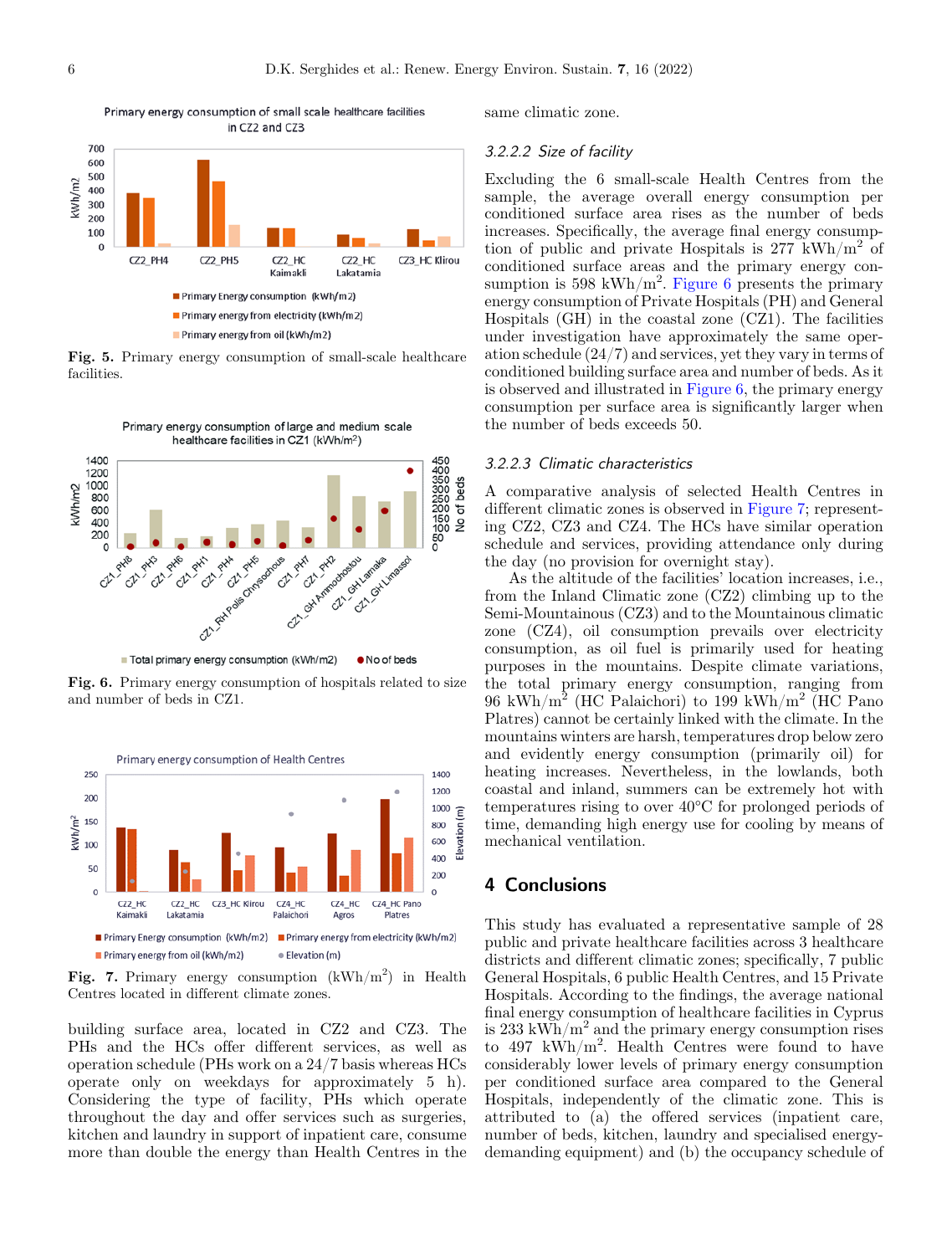<span id="page-6-0"></span>General Hospitals, in comparison to the small-scale Health Centres. Excluding the small-scale Health Centres from the sample, the average final energy consumption of public and private Hospitals is  $277 \text{ kWh/m}^2$  of conditioned surfaces and the primary energy consumption is 598 kWh/m<sup>2</sup>.

Regarding the impact of climate on energy consumption, it is observed that consumption of oil fuel (per  $m^2$ ) in the mountainous region, is greater than the respective inland facilities. This is linked with the increased heating needs in the climatic zone of the mountains which are mainly covered by oil (80% of the total energy consumption). Coastal and inland climatic zones are themost energy-demanding regions with more than 60% of the final energy needs covered by electricity. The higher consumption of electricity in these two zones could be attributed to their relatively higher temperatures during the summer, which result to higher cooling energy demand and consumption. Further investigation is needed to draw comprehensive conclusions on the impact of climate on energy consumption, considering key building parameters such as shape, orientation, layout, as well as the building envelope, which are significant to the energy consumption of buildings.

Bearing in mind that the national energy consumption threshold that applies to nearly zero energy buildings (nZEBs) of the tertiary sector is  $125 \text{ kWh/m}^2$ , excluding equipment related to energy consumption, the deviation rate of the mean primary energy consumption per m<sup>2</sup> of each examined healthcare facility is found to be 380%, i.e. approximately four times higher. This marks the great challenge of the energy-improvement interventions for enhanced energyefficiency and upgrade of healthcare facilities to nZEB-Hospitals. This is particularly important for the inland zone, which is the most energy-demanding territory mainly due to the bigger number of healthcare facilities it encompasses and to the elevated cooling energy demands (resulting from the higher summer temperatures in this region).

This study is the first extensive research and attempt to create a database linking climatic, energy-consumption data, as well as building characteristics in the healthcare sector in Cyprus. The results contribute to raising awareness and highlighting the immense potential for energy savings that lies within the particular building stock. The findings of this research can be broadened with further research on the creation of a more inclusive and detailed dataset so as to investigate the role of other key factors affecting the hospitals' energy consumption. Additional parameters that should be investigated refer to the type of hospital (i.e., General, Rural or Private), building typology and construction parameters (e.g., thermalinsulation, fenestration), occupancy schedules, heating and cooling systems, appliances and equipment, as well as incorporation of renewable energy sources and smart management systems.

Ackwoledgements. The study is carried out within the framework of the "Zero Energy Hospitals for the Balkan and the Mediterranean Region" (ZenH-Balkan) project, which is cofunded by the European Union under the Interreg-Balkan Mediterranean Programme.

## References

- 1. D.K. Serghides, S. Dimitriou, I. Kyprianou, C. Papanicolas, The bioclimatic approach in developing smart urban isles for sustainable cities, Renew. Energy Environ. Sustain. 4, 2 (2019)
- 2. European Commission, Energy performance of buildings directive (2021). [https://ec.europa.eu/energy/topics/](https://orcid.org/0000-0002-4279-8327) energy-efficiency/energy-effi[cient-buildings/energy-perform](https://ec.europa.eu/energy/topics/energy-efficiency/energy-efficient-buildings/energy-performance-buildings-directive_en#facts-and-figures) [ance-buildings-directive\\_en#facts-and-](https://ec.europa.eu/energy/topics/energy-efficiency/energy-efficient-buildings/energy-performance-buildings-directive_en#facts-and-figures)figures (accessed April 12, 2021)
- 3. D. D'Agostino, B. Cuniberti, P. Bertoldi, Energy consumption and efficiency technology measures in European nonresidential buildings, Energy Build. 153, 72–86 (2017)
- 4. D. Hyseni, D.J. Tashevski, R.V. Filkoski, I.K. Shesho, Energy efficiency in complex buildings, IOP Conf. Ser. Earth Environ. Sci. 410, 012024 (2020)
- 5. D. Serghides, S. Dimitriou, I. Kyprianou, Paving the way towards zero energy hospitals in the mediterranean region, in Green Buildings and Renewable Energy. Innovative Renewable Energy, edited by A. Sayigh (Springer, Cham, 2020)
- 6. J. García-Sanz-Calcedo, Study of CO2 emissions from energy consumption in Spanish hospitals, Vibroeng. Proc. 26, 46–51 (2019)
- 7. C. Koulamas, A. Moronis, A. Kalogeras, D. Liberanome, Choosing measures for energy efficient hospital buildings, in IEEE Int. Conf. Emerg. Technol. Fact. Autom. ETFA, IEEE, Limassol (2017), pp. 1–7
- 8. WHO, Health Care Without Harm, Healthy hospitals Healthy planet Healthy people: Addressing climate change in health care settings. Discussion draft (2008). [http://www.](https://orcid.org/0000-0001-6001-0313) [who.int/world-health-day/](http://www.who.int/world-health-day/) (accessed March 21, 2022)
- 9. R. Guenther, G. Vittori, Sustainable Healthcare Architecture, 2nd edn. (Wiley, 2013)
- 10. A.D. Kaye, C.N. Okeagu, A.D. Pham, R.A. Silva, J.J. Hurley, B.L. Arron, N. Sarfraz, H.N. Lee, G. Ghali, J.W. Gamble, H. Liu, R.D. Urman, E.M. Cornett, Economic impact of COVID-19 pandemic on healthcare facilities and systems: International perspectives, Best Pract. Res. Clin. Anaesthesiol. 35, 293–306 (2021)
- 11. V.A. Ani, Powering primary healthcare centres with clean energy sources, Renew. Energy Environ. Sustain. 6, 7 (2021)
- 12. P. Rajagopalan, H. Elkadi, Energy performance of mediumsized healthcare buildings in Victoria, Australia – a case study, J. Healthc. Eng. 5, 247–260 (2014)
- 13. J. Petrovic, M. Medojevic, I. Mujan, Energy indicators for public buildings in autonomous province of Vojvodina with focus on healthcare, educational and administrative buildings, Therm. Sci. 20, 331–342 (2016)
- 14. D.K. Hwang, J. Cho, J. Moon, Feasibility study on energy audit and data driven analysis procedure for building energy efficiency: bench-marking in Korean Hospital Buildings, Energies 12, 3006 (2019)
- 15. K. Bawaneh, F. Ghazi Nezami, M. Rasheduzzaman, B. Deken, Energy consumption analysis and characterization of healthcare facilities in the United States, Energies 12, 3775 (2019)
- 16. Y. Li, L. Cao, J. Zhang, Y. Jiang, Y. Han, J. Wei, Energy benchmarking in healthcare facilities: a comparative study, J. Constr. Eng. Manag. 147, 04021159 (2021)